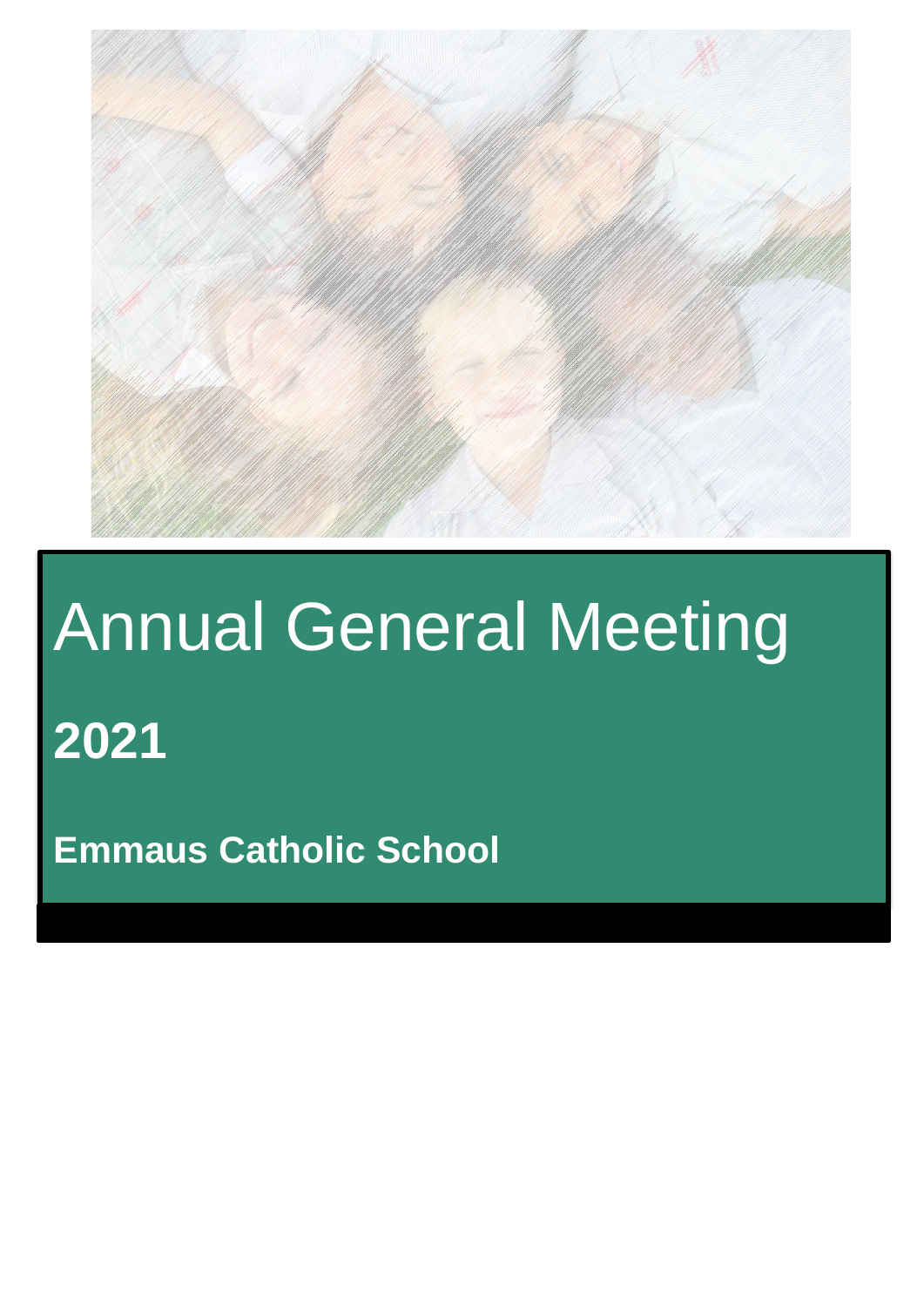# **Vision and Strategic Mission Statement**

# **OUR VISION**

# **'A community on a journey with Jesus connected in faith, learning, justice and love for all creation.'**

We invite students on a personal journey of their Catholic faith, which recognises the unique presence of God in all people. In partnership, we strive to inspire a passion for learning and equip students to make a positive difference in the world. With a generous and peaceful spirit, we actively participate in the care of God's creation. We foster a welcoming and inclusive community engaged in works of social justice.

# **OUR STRATEGIC MISSION**

Our mission is aligned with the Catholic Education SA Strategic Plan (2010) and the goals of the 'Melbourne Declaration on Educational Goals for Young Australians'(2008)- for all young Australians to become:

- Successful learners
- Confident and creative individuals
- Active and informed citizens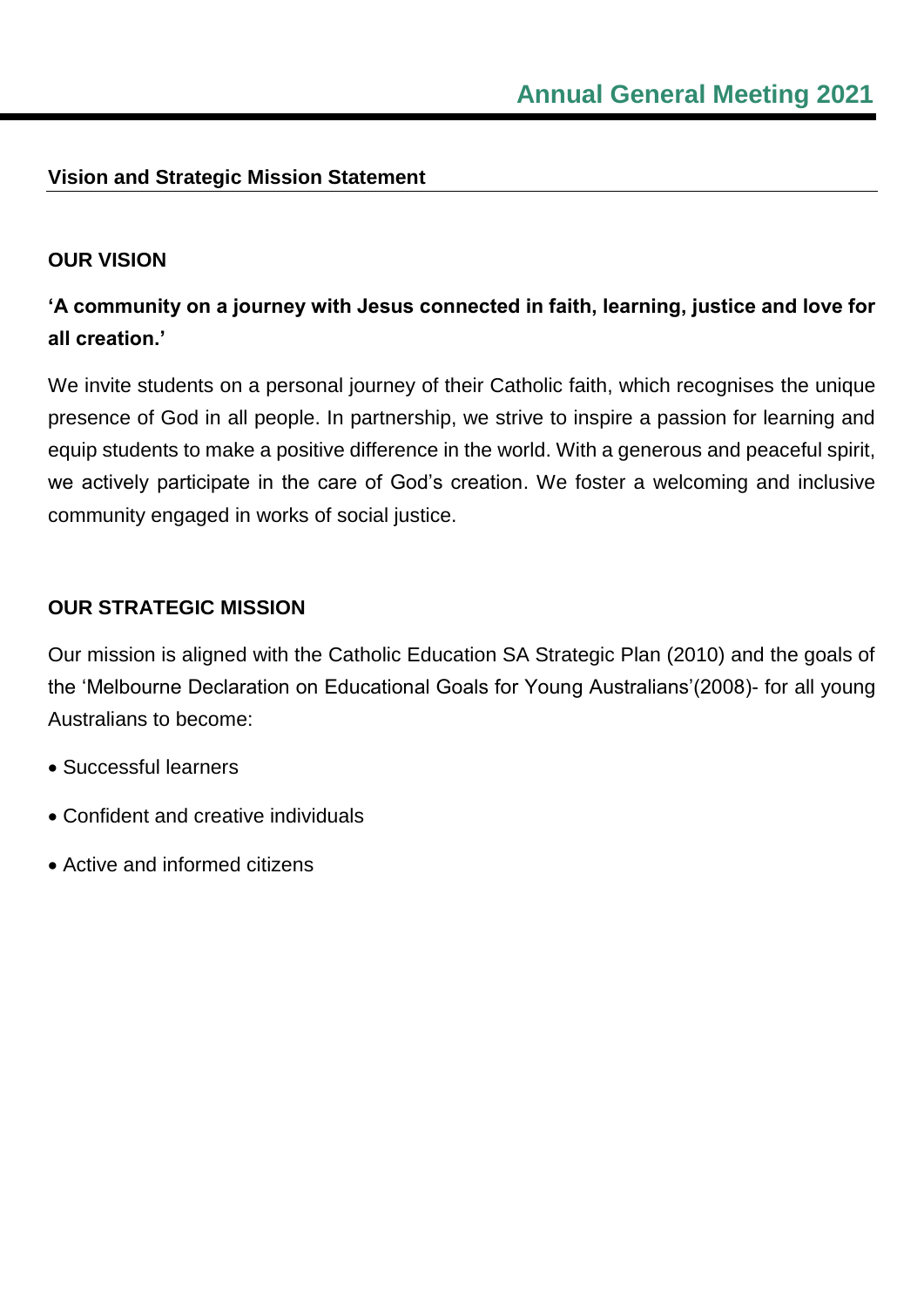# **Principal Report**

#### **AGM – 2021 Principal Report**

We thought that 2020 was a year like no other but it seems that none of us will ever forget 2021 either!

2021 provided us with new challenges and obstacles that we successfully navigated around, and which impacted all of us in different ways. Much of the year played out like a roller coaster, with parents and visitors either not allowed on site, then allowed on site, then allowed in classrooms (briefly), then in full lock down (briefly) unable to attend Assemblies, Masses, and other special celebrations such as Grandparents Day. Inter school and club sports were cancelled for a time, and many excursions were cancelled too - even our Year 6 Canberra Trip was called off! Fortunately, however, our senior students were able to have both parents attend their Graduation dinner, and Graduation Mass. And our Soiree and Carols Night were hugely successful, and we felt very lucky that restrictions had eased at the end of year to allow for this to occur.

We learned to be grateful for these brief periods of reduced restrictions…

In fact, COVID taught us a lot about gratitude, kindness and compassion. We learned to appreciate things that we could do. Things many of us had taken for granted. We were even more grateful for our health and the health of our families, we were grateful for the technology that kept us connected when we couldn't physically be with each other. We were grateful that towards the latter half of the year we could come to school and be with each other.

And in the midst of this ever-changing landscape, there were other changes, 3 principals within the space of a few months, the loss of Paul Mensforth, another longstanding and valued staff member who deservedly won a Deputy Principal position at St Thomas School. In the face of so much uncertainty and the ever changing 'restrictions', we still accomplished so much:

#### **Catholic Identity**

2021 saw our APRIM of 15 plus years take on a role elsewhere, so we welcomed Nicola Gill to a new role from classroom to Acting APRIM. It was also the year our community came together, at times in person, mostly online to celebrate significant events as a whole. We work very hard here at Emmaus to build up the community spirit of our school. The sense of community has changed and developed over the past few years, but celebrations, such as Carols Night, displayed that the interconnectedness and support of our community is thriving.

High quality, Catholic Education is the hallmark of our School. Catholic by design both explicitly and implicitly. The Crossways Curriculum is now in full swing, supporting the integration of faith, life and culture through a contemporary Religious Education curriculum accompanied by rigorous and meaningful assessment.

Led by Nicola Gill, our Mini-Vinnies team was active throughout the year, working in collaboration with St Vincent de Paul and Catholic Charities. Through the work of the Mini-Vinnies members and with our school and parish support, Morphett Vale Parish were the leading fundraiser in the Archdiocese for Catholic Charities – making a real difference in the lives of those in need.

Emmaus also successfully hosted the inaugural collaboration with Mission Australia with the aim to support students with a disability. Based at Emmaus, a local Mission Australia co-ordinator is able to provide information, support and answers around NDIS and eligibility, NDIS plans, accessing support services for those not eligible for NDIS – all free of charge. A program that supports the needs of all our learners because everyone belongs here, at Emmaus.

#### **High Quality Teaching and Learning and Well being**

In 2021 we saw the formation of an extended leadership team aimed at redirecting the school's focus and mission to drive improvement across the whole school. Apart from our Leader of Learning position, which has been assumed by Lauren Adams, we created two new Positions of Responsibility: Early Years Coach – Danielle McNab and Primary Years coach - Alicia Sandercock. Lauren, Danielle and Alicia are all highly experienced and experts in their knowledge and understandings of contemporary pedagogy. Together they will drive this work, closely working with their learning communities and the leadership team. Working in consultation with CEO System Coaches, they will support teachers in the delivery of data driven, researched based literacy and numeracy approaches, and will assist in the collection of data and other assessment to develop, strengthen and support teachers with their literacy and numeracy strategies and programs in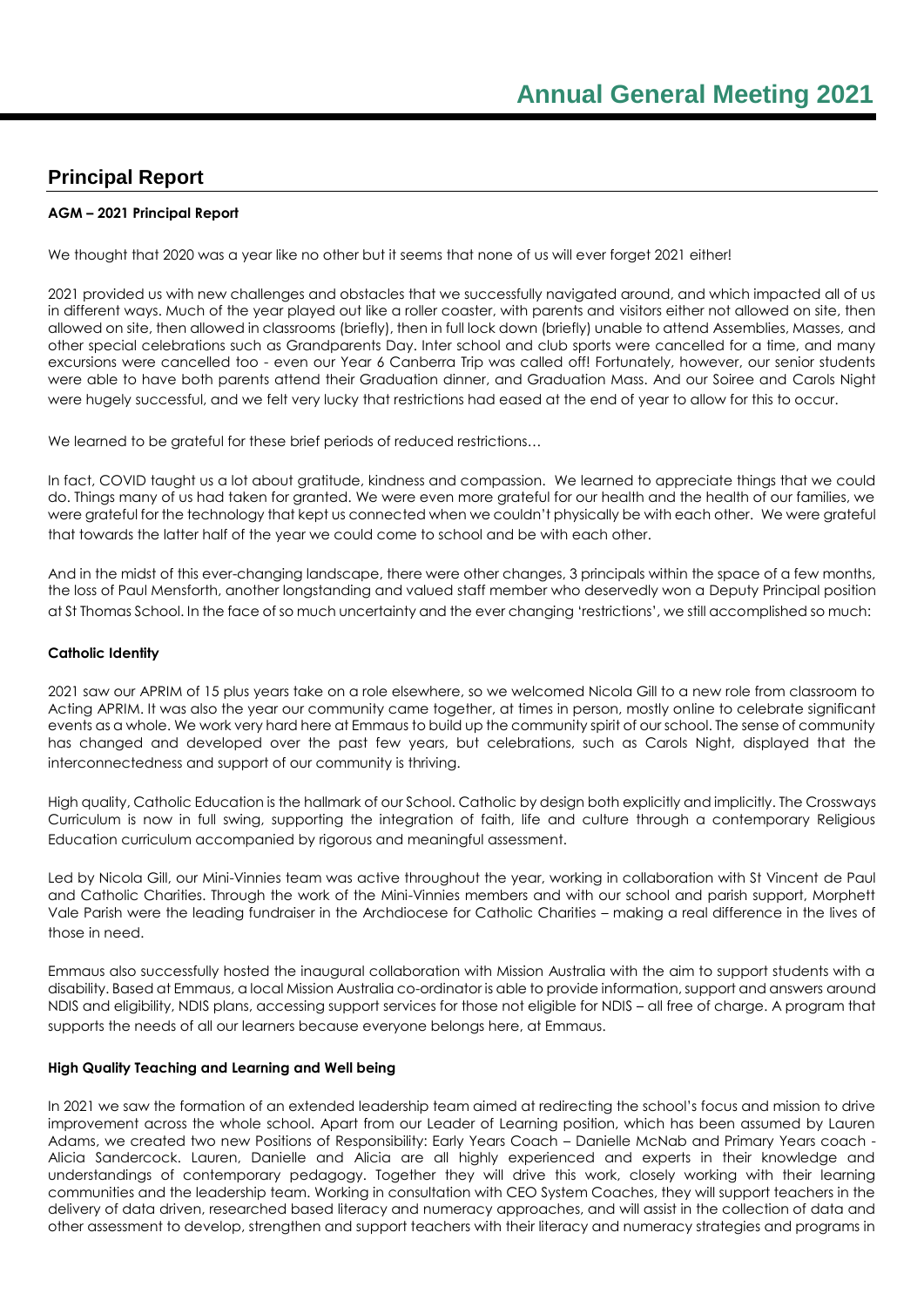the classroom. Additionally, these leaders will work with teachers to identify students at risk and to coordinate effective strategies for intervention and improvement.

Lauren has also been appointed to drive our work with *Clarity* to ensure it is reflected in all learning environments. With the key concepts visibly evident and embedded in daily practice:

- Learning Intentions
- Success Criteria

#### Our questions:

How are we assisting all children striving for excellence? Evidence of impact – how do we know we are making a difference?

It is important that school principals, deputies and assistant principals be instructional leaders; this new leadership restructuring will facilitate this process.

We consolidated the work we had already begun on our whole school spelling program– Progressing Literacy Development (PLD) and introduced a range of other evidence informed practices that will complement this approach. The 2021 data continued to show that spelling improvement has exceeded prior years, across all year levels. We saw improvement in our Pat and NAPLAN data and look forward to testing our students' improved spelling knowledge against the NAPLAN benchmarks in 2022.

#### **Intervention Programs**

In 2021 we trained two of our permanent ESOs, Summer Chalmers and Steve Hawkins, in our Tier 2 intervention programs extending our MacqLit / MiniLit programs to include more children. We also introduced the What's the Buzz? program, training Steve in delivering this program, and upskilling Summer to lead the recommencement of Fun and Games.

#### **Gifted Education**

A new committee was formed, comprising of Andrea, Kristy, Alicia, Gary and myself, to support Gifted Education at Emmaus - Enrichment @ Emmaus. We began work on an Emmaus Policy and put together a document outlining how we can more accurately identify Gifted children, how we will go about supporting and extending them, and what activities we can offer, such as radio and podcasting, chess and checkers, cross year level learning, and becoming involved in Children's University. Supporting us in this space is Dr Rebecca Napier, Gifted Education Consultant, CEO. I have also been invited to join the Gifted Education Reference committee through CEO which will enable me to bring new ideas to Emmaus.

Catholic schools continued to undertake a survey that was introduced for all students from R to year 12. The survey called the 'Classroom Pulse Check In', was developed to ascertain how students were feeling about school. Each term we gather as a staff to analyze this data in collaboration with the teaching and learning of each child. This helps to develop a holistic learner profile for each child; importantly once we have this information, we can put steps in place to support each child and inform parents.

As we now know, the link between student well-being and academic outcomes has been well documented. As educators, we know how important wellbeing is for learning. Evidence shows that when students develop their social and emotional skills for wellbeing, health and safety, there is a direct impact on their learning outcomes. This survey will continue to be taken by all Catholic school students, in week 4 each term.

[https://studentwellbeinghub.edu.au/educators/evidence-and-research/.](https://studentwellbeinghub.edu.au/educators/evidence-and-research/)

#### **Progress for All; All of the time**

In Term 3 of 2021 we also began working with Travis Bartlett from Progress for All; All of the Time to create an Emmaus electronic Data Wall. Travis is working with leadership and all teachers and this data wall will be a focus for our daily work in 2022. We reviewed and updated our annual assessment cycle to provide up to date data to display student progress. Together with *Clarity*, this work will form the majority of our teaching and learning professional development for teachers in 2022.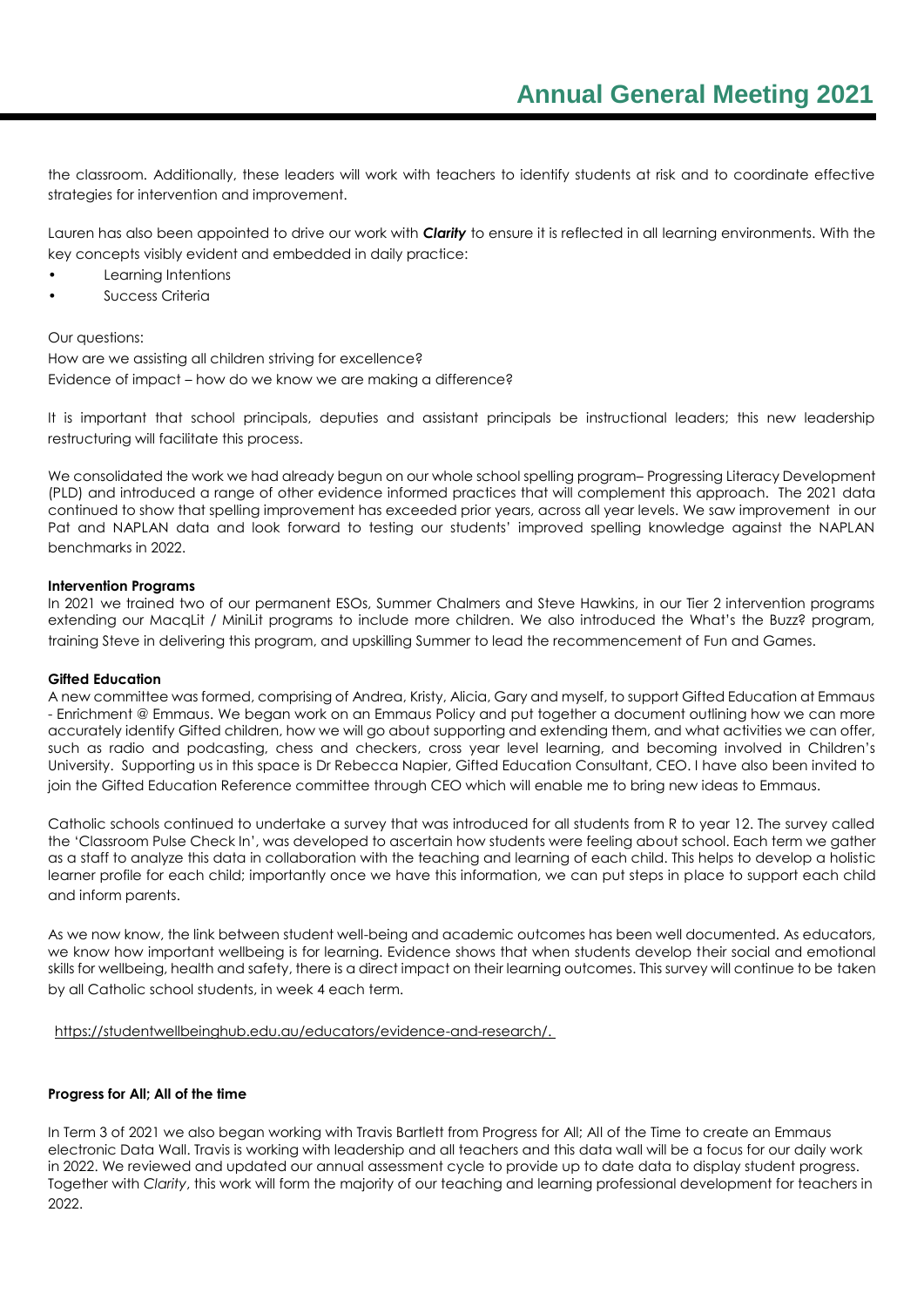#### **Emmaus Way**

After considerable training and consultation, in 2020 we launched our Positive Behaviour Education Procedures. In 2021 it was reviewed and further modified. **'The Emmaus Way'** is our whole school expectations – for every activity and aspect of the Emmaus Community. These expectations are consistent in all classrooms, on sports carnivals, excursions and camps, as well as in our OSHC service.

**'The Emmaus Way'** is guided by…

- Our core belief that everybody, created in God's image, matters and matters absolutely.
- Our core belief that in our humanness, we make mistakes and forgiveness helps us to grow to become the best version of ourselves.
- Our core belief in the importance of high expectations in behaviour and learning.
- Our goal to further increase student learning outcomes by increasing accessible learning time.

**'The Emmaus Way'** has three basic expectations:

- 1. Be respectful
- 2. Be ready to learn
- 3. Be safe

This has been very successful with students and staff easily able to recall and recite these basic expectations. When a student forgets or disregards the rules, staff have been instigating Restorative Conversations in conjunction with logical consequences. Staff have reported a decline in the number and severity of behaviour issues to be dealt with.

In 2021 we introduced The Emmaus Way into our Student Memo. All classes are reminded of a particular aspect of The Emmaus Way and what it looks like in real life at school.

#### **Music**

In 2021 we announced our Music Captains and awarded Music Scholarships for the second year. Both of these initiatives grew out of our strategic intention to grow the Music programme at our school, making it a school of choice for Music in the south. The six ensembles in 2019 grew to seven in 2021. We employed an additional guitar and voice tutor to cater for the demand. Last year we had 60 students participating in instrumental lessons, many of whom were learning multiple instruments, and a further 23 involved in the Catholic School Music Festival Choir.

#### **Biodiversity Garden Project**

In 2020 our school was one of 47 projects to be awarded a small Grassroots Grant from Green Adelaide to establish a biodiversity garden.

In 2021 we faced many roadblocks in getting this started - COVID, Paul leaving, change in leadership and finally the renovations to the hall which encroaches on this space. So we applied for a 12 month extension on this project.

The Biodiversity Garden will improve the ecologically sustainable management of water and soil in this area. The aarden has been designed to include: a swale to capture run-off from hard surfaces in the space, improving water quality and ecological management of this resource; the re-establishment of increased biodiversity of local native flora; and the establishment of bird and bat boxes, lizard sanctuaries, bee hotels and other elements to support the life cycles of local native fauna.

The community creation of this garden, and its continued use in the school as a learning space, showcases the importance of biodiversity and the ways that the community can contribute to this goal in their own backyards. As such the garden will also include the acknowledgement of 'Partner Biodiversity Gardens' and the names of families committed to fostering biodiversity in their backyards will be displayed within the design.

We hope that as soon as the hall is complete that we can finally get this project underway!

#### **Community**

Some of our regular community events were cancelled in 2021 but we did manage to go ahead with many - particularly in the latter part of the year, some of which were recorded for families to enjoy from home. Excellence Assemblies, Emmaus Feast Day, Soiree, Carols Night, Graduation dinner and Mass, sporting carnivals and Hot Chocolate Fridays – all went ahead.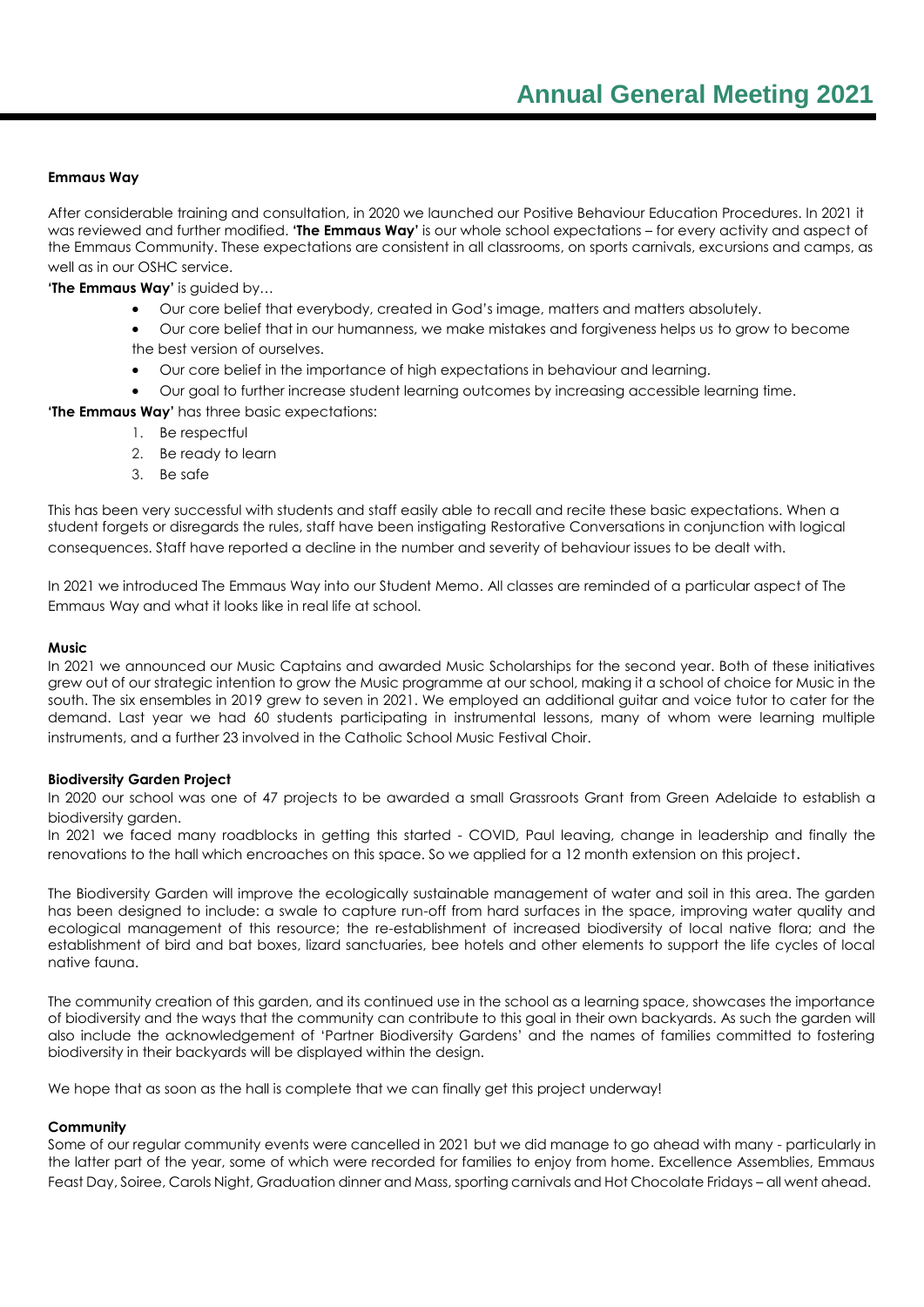In 2021 we convened a new Sports Committee which reports to the School Board. Members of our sports Committee include: our PE Teacher, Sarah Clancy, Ashley Fry, Dale Sutton, and Kylie Vogt. Toward the end of 2021 this group created a survey to gauge interest in children wanting to play netball and basketball for Emmaus and researched new sporting equipment and resources. The committee also supported the decision for the new hall floor to be a sporting surface. This will provide us with more space to engage in a variety of sports and activities.

#### **Resources and Facilities**

One of our most significant achievements in 2021 was being able to finally move into and teach in the Early Years building and play areas. This transformed the early years building, allowing more space for children to move about and specialty rooms for therapists working with students from our school. This has been greatly appreciated by teachers, ESOs, and children who are lucky enough to teach and learn in such a beautiful space.

#### **In conclusion**

The way we live, work and learn will never be the same after what we have endured over the last couple of years. Whilst I was only here for half of 2021, I am so grateful for the time we shared together. I want to thank all community members for the support that they have shown to each other and our school. Thank you to the Board members, especially Ashley Fry as Chair of Board. Your support and welcoming attitude has truly been appreciated. Thank you to Gary Pascoe for his unwavering support in showing me the ropes, and together with Nicola Gill, we form a dynamic, united and loyal leadership team. And finally, thank you to our most amazing staff who come to work each and every day with a smile on their faces, a positive attitude, working with our precious young people in a compassionate, empathetic and kind way.

**Suzanne Budd Principal**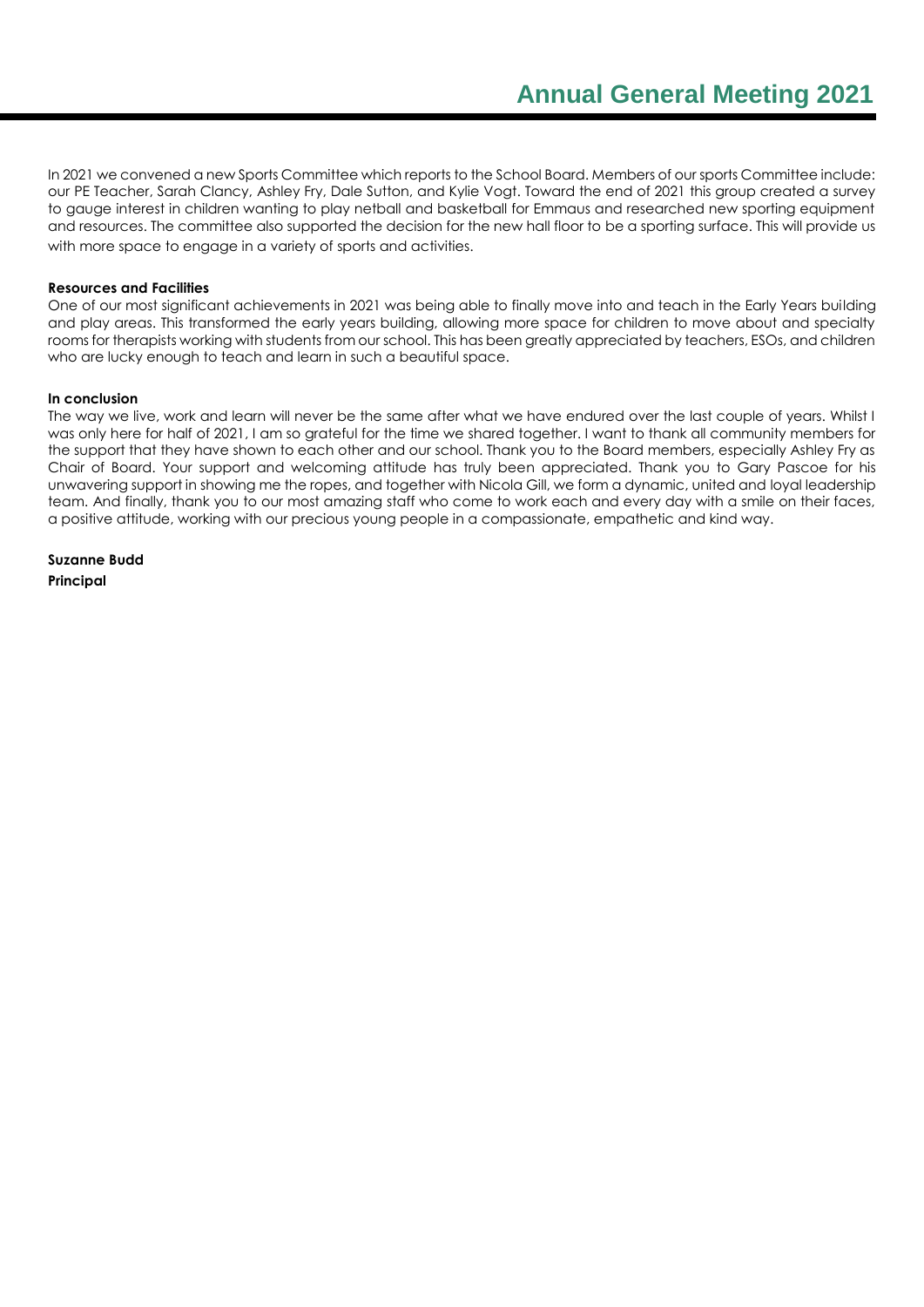# **Emmaus Catholic School Financial Statement**

Revenue & Expenditure Statement - Year: 2021

| Account                 | Description                                                             | This Year                     | Last Year                 |
|-------------------------|-------------------------------------------------------------------------|-------------------------------|---------------------------|
| <b>INCOME</b>           |                                                                         |                               |                           |
| Recurrent Income        |                                                                         |                               |                           |
| 0110-00                 | <b>TUITION FEES</b>                                                     | \$638,519.89                  | \$542,975.20              |
| 0111-01                 | SIBLING DISCOUNT                                                        | (\$34,795.00)                 | (\$35,643.00)             |
| 0111-02                 | FAMILY HARDSHIP REMISSION                                               | (\$79,080.75)                 | (\$89,510.21)             |
| 0111-03                 | <b>SCHOOL CARD REMISSION</b>                                            | (\$46,280.00)                 | (\$33,712.00)             |
| 0111-04                 | EARLY PAYMENT DISCOUNT                                                  | (\$5,133.63)                  | (\$3,773.00)              |
| 0111-07<br>0111-08      | <b>SCHOLARSHIPS</b><br>OTHER DISCOUNT                                   | (\$8,100.00)<br>(\$14,495.00) |                           |
| 0111-19                 | FINANCIAL REMISSION COVID19                                             | (\$1,500.00)                  | (\$54,756.62)             |
| 0120-00                 | COMPULSORY RESOURCE CHARGES                                             | \$180.00                      | \$67,110.00               |
| 0230-00                 | OTHER - CHARGES FOR STUDENTS                                            | \$28,856.40                   | \$112,912.16              |
| 0231-00                 | COLLECTIONS FOR CHARITIES (must be fully                                | \$2,092.10                    | \$2,348.93                |
| 0235-00                 | <b>EXCURSIONS DURING TERM</b>                                           | \$62,540.72                   | \$22.222.43               |
| 0238-00                 | CEO SCHOLARSHIP STUDENTS - STATIONERY                                   | \$2.099.69                    | \$988.55                  |
| 0250-00                 | <b>TELEPHONE CALLS</b>                                                  | \$51.41                       | (\$512.58)                |
| 0290-00                 | <b>ENROLMENT &amp; APPLICATION FEES</b>                                 | \$5,890.79                    | \$5,975.90                |
| 0510-00                 | <b>INTEREST INCOME</b>                                                  | \$3,781.54                    | \$6,451.80                |
| 0530-00                 | DONATIONS FOR RECURRENT PURPOSES                                        |                               | \$200.00                  |
| 0530-01<br>0550-01      | <b>COMMISSION RECEIVED</b><br>INCOME TRT-CEO & Systemic Catholic school | \$54.55<br>\$2,597.77         | (\$169.24)                |
| 0590-03                 | Other Recurrent Income                                                  | \$2,680.08                    | \$4,076.16                |
| 0590-05                 | SALARY REIMB-Teaching-CEO/Systemic Catho                                | \$97,902.01                   | \$16,808.63               |
| 0591-00                 | LONG SERVICE LEAVE - TEACHING                                           | \$37,446.66                   | \$8,319.28                |
| 0591-01                 | LONG SERVICE LEAVE - NON TEACHING                                       | \$2.129.18                    |                           |
| 0592-00                 | <b>WORKERS COMPENSATION - TEACHING</b>                                  |                               | \$24,833.41               |
| 0593-00                 | PAID PARENTING LEAVE - TEACHING                                         | \$22,755.84                   | \$40,270.51               |
| 0594-00                 | <b>CPF ALLOWANCE</b>                                                    | \$4,125.00                    | \$8,212.50                |
| 0595-00                 | <b>BAD DEBTS RECOVERED</b>                                              | \$7,570.28                    |                           |
| 0598-01                 | INCOME PPL - AUST GOVT - TEACHING                                       | \$13,652.26                   | \$8,035.02                |
| 0600-01                 | STATE GOVT. RECURRENT GRANTS-PER CAPITA                                 | \$817,249.66                  | \$684,946.00              |
| 0600-09                 | STATE GOVT. RECURRENT GRANTS - OTHER<br>PER CAPITA                      | \$303,276.34                  | \$218.54                  |
| 0700-01<br>0700-07      | STUDENTS WITH DISABILITIES                                              | \$2,619,711.00<br>\$1,900.00  | \$2,057,541.00            |
| 0700-10                 | LANGUAGE OTHER THAN ENGLISH                                             | \$2,561.94                    |                           |
| 0700-17                 | <b>CHAPLAINCY GRANT</b>                                                 | \$14,050.00                   | \$12,855.00               |
| 0700-19                 | COVID 19 OFFICE SUPPORT                                                 |                               | \$42,184.19               |
| 0700-20                 | <b>BEHAVIOURAL ED</b>                                                   | \$4,484.00                    |                           |
| 0700-26                 | COMMONWEALTH SPORTS GRANT                                               | \$6,054.25                    | \$10,000.00               |
| 0700-37                 | NON GOVT SCHOOL REFORM SUPPORT FUNDING                                  | \$5,701.00                    |                           |
| 0700-43                 | <b>CHOICE &amp; AFFORDABILITY FUNDING</b>                               | \$34,000.00                   |                           |
| 0700-44                 | Local Schools community Fund                                            |                               | \$14,275.00               |
| 0700-46                 | COVID CASHFLOW BOOST                                                    |                               | \$100,001.00              |
| 0700-47                 | Income - Job Keeper Aust Gov                                            |                               | \$534,000.00              |
|                         | <b>Total Recurrent Income</b>                                           | \$4,554,529.98                | \$4,109,684.56            |
| Capital Income          |                                                                         |                               |                           |
| 0910-00                 | STATE GOVT. CAPITAL GRANTS                                              | \$254,777.00                  |                           |
| 0920-00                 | CAPITAL FEES & LEVIES (EXCL. FFPOS)                                     | \$50,070.61                   | \$38,916.25               |
| 0930-01                 | CASH DONATIONS - PARISH                                                 | \$750.00                      | \$1,085.00                |
| 0930-09                 | CASH DONATIONS - OTHER                                                  | (\$2,055.50)                  | \$6,416.00                |
|                         | <b>Total Capital Income</b>                                             | \$303,542.11                  | \$46.417.25               |
|                         |                                                                         |                               |                           |
| <b>EXPENDITURE</b>      |                                                                         |                               |                           |
| <b>Tuition Expenses</b> |                                                                         |                               |                           |
| 1010-01                 | TEACHERS SALARIES - LAY                                                 | \$1,819,347.96                | \$1,527,816.84            |
| 1032-00<br>1040-00      | TRT SALARIES - CASUAL RELIEF<br>Principal CarCenta Vehicle cost         | \$53,389.61<br>\$5,853.83     | \$53,071.57               |
| 1060-00                 | STAFFING CONTRACT COSTS - TEACHING                                      | \$7,413.00                    | \$1,740.50                |
| 1065-02                 | AUST GOVT. FUNDED PPL - TUITION AIDES AN                                | (\$6,031.20)                  |                           |
| 1200-00                 | SALARIES - AIDES & ASSISTANTS                                           | \$261,864.82                  | \$229,351.62              |
| 1300-00                 | STATIONERY & MATERIALS                                                  | \$12,689.28                   | \$9,409.35                |
| 1310-01                 | <b>LIBRARY MATERIALS</b>                                                | \$1,823.03                    | \$1,145.80                |
| 1310-02                 | <b>LIBRARY BOOKS</b>                                                    | \$2,579.41                    | \$1,587.20                |
| 1320-00                 | <b>FACULTY EXPENSES</b>                                                 | \$53,974.32                   | \$28,678.99               |
| 1370-00                 | <b>PRIZES &amp; GRADUATION EXPENSES</b>                                 | \$4.205.35                    | \$2,075.33                |
| 1390-00                 | COMPUTER EXPENDITURE - TUITION                                          | \$54.517.80                   | \$53,380.29               |
| 1400-00                 | SPORTS EXPENSES & MATERIALS                                             |                               | \$4,396.47                |
| 1401-00                 | AFTER SCHOOL SPORT<br><b>EXCURSIONS</b>                                 | \$10,959.00                   | \$6,508.00                |
| 1450-00<br>1600-00      | MISCELLANEOUS TUITION EXPENSES                                          | \$51,356.80                   | \$35,850.37<br>\$1,799.00 |
| 1650-00                 | STUDENT TO THIRD PARTY EXPENSES                                         | \$2,120.61                    | \$2,667.19                |
| 1700-00                 | <b>WORKERS COMPENSATION INSURANCE (Tuition)</b>                         | \$22,392.12                   | \$4,347.20                |
| 1750-00                 | SUPERANNUATION (Totaling Teaching)                                      | \$182,800.69                  | \$149,881.35              |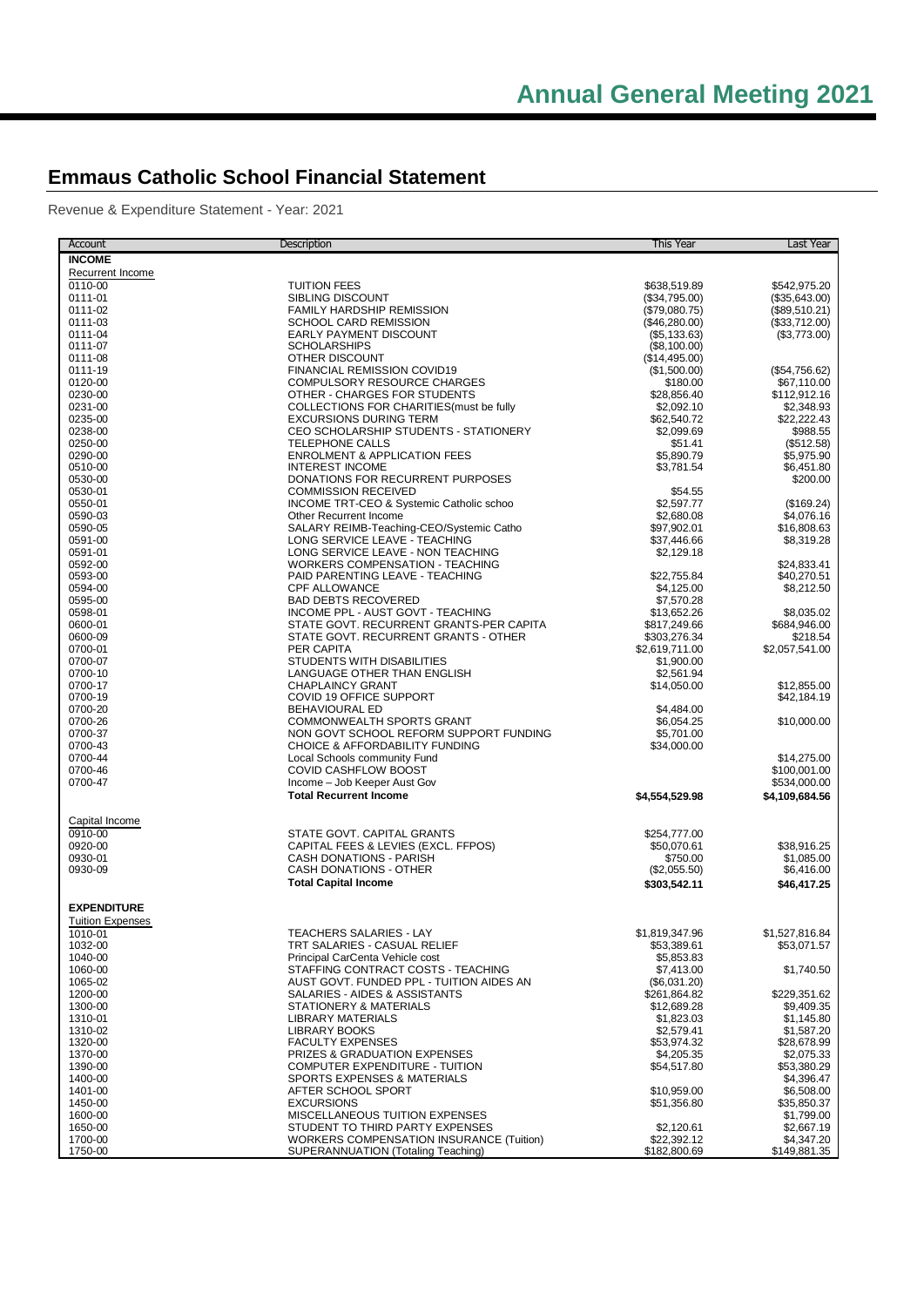# **Annual General Meeting 2021**

| Account                                                    | Description                                                           | This Year                  | Last Year                 |
|------------------------------------------------------------|-----------------------------------------------------------------------|----------------------------|---------------------------|
| 1760-00                                                    | SUPERANNUATION (Totaling Teacher Support                              | \$25,711.78                | \$21,577.82               |
| 1790-00                                                    | OTHER SALARY EXPENSES (Tuition)                                       | \$53,126.05                |                           |
| 1810-00                                                    | ANNUAL LEAVE EXPENSES - Teachers (Tuition                             | (\$360.82)                 | (\$1,914.32)              |
| 1820-00                                                    | ANNUAL LEAVE EXPENSES- Teacher Support S                              | (\$1,191.52)               | \$1,191.52                |
|                                                            | <b>Total Tuition Expense</b>                                          | \$2,618,541.92             | \$2,134,562.09            |
| <b>Administration Expenses</b>                             |                                                                       |                            |                           |
| 2000-01                                                    | SALARIES - ADMINISTRATION                                             | \$96,980.38                | \$86,603.92               |
| 2000-02                                                    | SALARIES - FINANCE                                                    | \$104,659.99               | \$101,346.34              |
| 2020-00                                                    | ANNUAL LEAVE EXPENSES (Administration)                                | \$29.66                    | \$2,091.50                |
| 2065-01                                                    | AUST GOVT. FUNDED PPL - ADMIN                                         | \$16,636.30                | \$4,523.28                |
| 2065-19                                                    | Expense Job Keeper Aust Gov - Admin                                   |                            | \$60,479.84               |
| 2112-00<br>2113-00                                         | MAINTENANCE - CONTRACTORS<br>MAINTENANCE - EXPENSES. MATERIALS AND RE | \$74,396.83<br>\$234.72    | \$51,270.10<br>\$1,078.26 |
| 2121-00                                                    | <b>GARDENS &amp; GROUNDS - WAGES</b>                                  | \$28,781.33                | \$26,355.93               |
| 2122-00                                                    | <b>GARDENS &amp; GROUNDS - CONTRACTORS</b>                            | \$308.00                   | \$3,698.10                |
| 2123-00                                                    | GARDENS & GROUNDS - EXPENSES AND MATERIA                              | \$7,645.45                 | \$2,540.02                |
| 2132-00                                                    | CARETAKING & CLEANING - CONTRACTORS                                   | \$44,902.52                | \$48,257.94               |
| 2133-00                                                    | CARETAKING & CLEANING - EXPENSES AND MAT                              | \$2,111.00                 | \$2,587.07                |
| 2134-00<br>2210-00                                         | CARETAKING & CLEANING - SECURITY<br><b>WORKCOVER - ADMIN</b>          | \$2,327.95<br>\$2,403.11   | \$751.08<br>\$22,951.43   |
| 2220-00                                                    | SUPERANNUATION (Totaling Administration)                              | \$22,410.30                | \$31,043.65               |
| 2251-00                                                    | <b>ELECTRICITY</b>                                                    | \$22,389.07                | \$23,182.44               |
| 2270-00                                                    | <b>COUNCIL RATES</b>                                                  | \$2,701.28                 | \$3,765.95                |
| 2271-00                                                    | <b>WATER RATES</b>                                                    | \$15,783.42                | \$18,493.74               |
| 2272-00                                                    | <b>WASTE DISPOSAL</b>                                                 | \$6,056.06                 | \$5,800.70                |
| 2273-00                                                    | <b>EMERGENCY SERVICES LEVY</b><br><b>INSURANCE - GENERAL</b>          | \$1,702.39                 | \$1,639.25                |
| 2300-00<br>2390-00                                         | COMPUTER EXPENDITURE - ADMIN                                          | \$45,812.21<br>\$2,377.25  | \$31,546.07<br>\$642.10   |
| 2400-00                                                    | <b>GENERAL OFFICE</b>                                                 | \$2,476.18                 | \$2,227.02                |
| 2410-00                                                    | <b>STATIONERY</b>                                                     | \$4,238.67                 | \$3.305.27                |
| 2420-00                                                    | <b>POSTAGE</b>                                                        | \$967.27                   | \$220.00                  |
| 2430-00                                                    | <b>TELEPHONES</b>                                                     | \$3,745.59                 | \$3,671.38                |
| 2435-00                                                    | PHOTOCOPIER RUNNING COSTS                                             | \$10,202.24                | \$13,580.17               |
| 2440-00<br>2450-00                                         | <b>BANK CHARGES</b><br><b>AUDIT FEES</b>                              | \$803.88<br>\$4,390.00     | \$767.17<br>\$4,680.00    |
| 2475-00                                                    | DEBT COLLECTION COSTS                                                 | \$3,421.49                 | \$5,494.45                |
| 2480-00                                                    | <b>ADVERTISING</b>                                                    | \$10,058.91                | \$7,085.98                |
| 2495-00                                                    | <b>SUNDRY EXPENSE</b>                                                 | \$4,466.94                 | \$3,662.67                |
| 2500-00                                                    | <b>MOTOR VEHICLE</b>                                                  |                            | \$27,301.67               |
| 2600-01                                                    | LONG SERVICE LEAVE                                                    | \$50,040.75                | \$46,484.42               |
| 2600-03<br>2600-04                                         | PAID PARENTING LEAVE<br><b>CEO STUDENT LEVY</b>                       | \$17,871.70<br>\$15,982.00 | \$9,253.49<br>\$13,725.00 |
| 2600-06                                                    | <b>COPYRIGHT LEVY</b>                                                 | \$5,537.25                 | \$5,054.49                |
| 2600-07                                                    | PROFESSIONAL INDEMNITY INSURANCE                                      | \$1,068.75                 | \$1,086.30                |
| 2600-08                                                    | CHILD PROTECTION LEVY                                                 | \$3.600.00                 | \$3,428.60                |
| 2600-09                                                    | CPF ALLOWANCE LEVY                                                    | \$2,445.58                 | \$2,486.87                |
| 2600-10                                                    | CIVICA FINANCE LEVY                                                   | \$4,997.00                 | \$4,088.25                |
| 2600-11<br>2600-12                                         | HUMAN RESOURCE INFORMATION SYSTEM LEVY<br>EDUCATIONAL CAPITAL LEVY    | \$4,478.53<br>\$93,036.00  | \$2,631.60<br>\$86,632.75 |
| 2600-13                                                    | RETURN TO WORK REHABILITATION LEVY                                    | \$379.90                   | \$310.50                  |
| 2600-21                                                    | SACPPA LEVY                                                           | \$1,183.50                 | \$931.50                  |
| 2600-22                                                    | <b>SPARE</b>                                                          | \$4,674.09                 | \$5,331.32                |
| 2600-23                                                    | <b>EMPLOYMENT PRACTICES LIABILITY</b>                                 | \$1,095.57                 | \$995.99                  |
| 2600-24                                                    | <b>SACPSSA LEVY</b>                                                   | \$1,310.00                 | \$936.00                  |
| 2620-00<br>2661-01                                         | <b>SUBSCRIPTIONS</b><br>STAFF-TRAINING-TEACHING-FUNDED                | \$7,565.47<br>\$583.00     | \$8,803.26<br>\$772.73    |
| 2661-02                                                    | STAFF-TRAINING-TEACHING-UNFUNDED                                      | \$6,611.41                 | \$9,688.57                |
| 2664-02                                                    | STAFF-TRAINING-NON-TEACHING UNFUNDED                                  | \$462.19                   | \$1,414.00                |
| 2670-00                                                    | <b>WHS</b>                                                            | \$9,515.29                 | \$1,513.63                |
| 2710-00                                                    | <b>INTEREST - CAPITAL LOANS</b>                                       | \$49,171.58                | \$4,740.87                |
| 2800-00                                                    | CATERING FOR FUNCTIONS-NOT BOARDING                                   | \$4,308.20                 | \$5,188.34                |
| 2890-00<br>2930-00                                         | MISC. ADMIN. EXPENSES EG PRINCIPAL<br><b>BAD DEBTS EXPENSE</b>        | \$4,021.60<br>\$9,203.66   | \$2,445.97<br>\$62,840.99 |
| 2950-00                                                    | DEPRECIATION-BUILDINGS                                                | \$147,743.03               | \$114,708.81              |
| 2955-00                                                    | DEPRECIATION- FIXED EQUIPMENT & IMPROVEM                              | \$121,458.63               | \$77,229.30               |
| 2960-00                                                    | DEPRECIATION- FURNITURE & EQUIPMENT                                   | \$36,768.90                | \$26,940.14               |
| 2970-00                                                    | DEPRECIATION- COMPUTERS                                               | \$63,255.67                | \$40,734.20               |
| 2997-01                                                    | <b>GST EXPENDITURE - Rounding</b>                                     | \$1.01                     | \$0.84                    |
|                                                            | <b>Total Administration Expenses</b>                                  | \$1,213,790.65             | \$1,143,043.22            |
|                                                            |                                                                       |                            |                           |
| <b>TRADING ACTIVITIES</b><br><b>Trading Account Income</b> |                                                                       |                            |                           |
| 4100-00                                                    | <b>BOOKSHOP - INCOME</b>                                              | \$11,910.50                | \$1,926.47                |
|                                                            |                                                                       |                            |                           |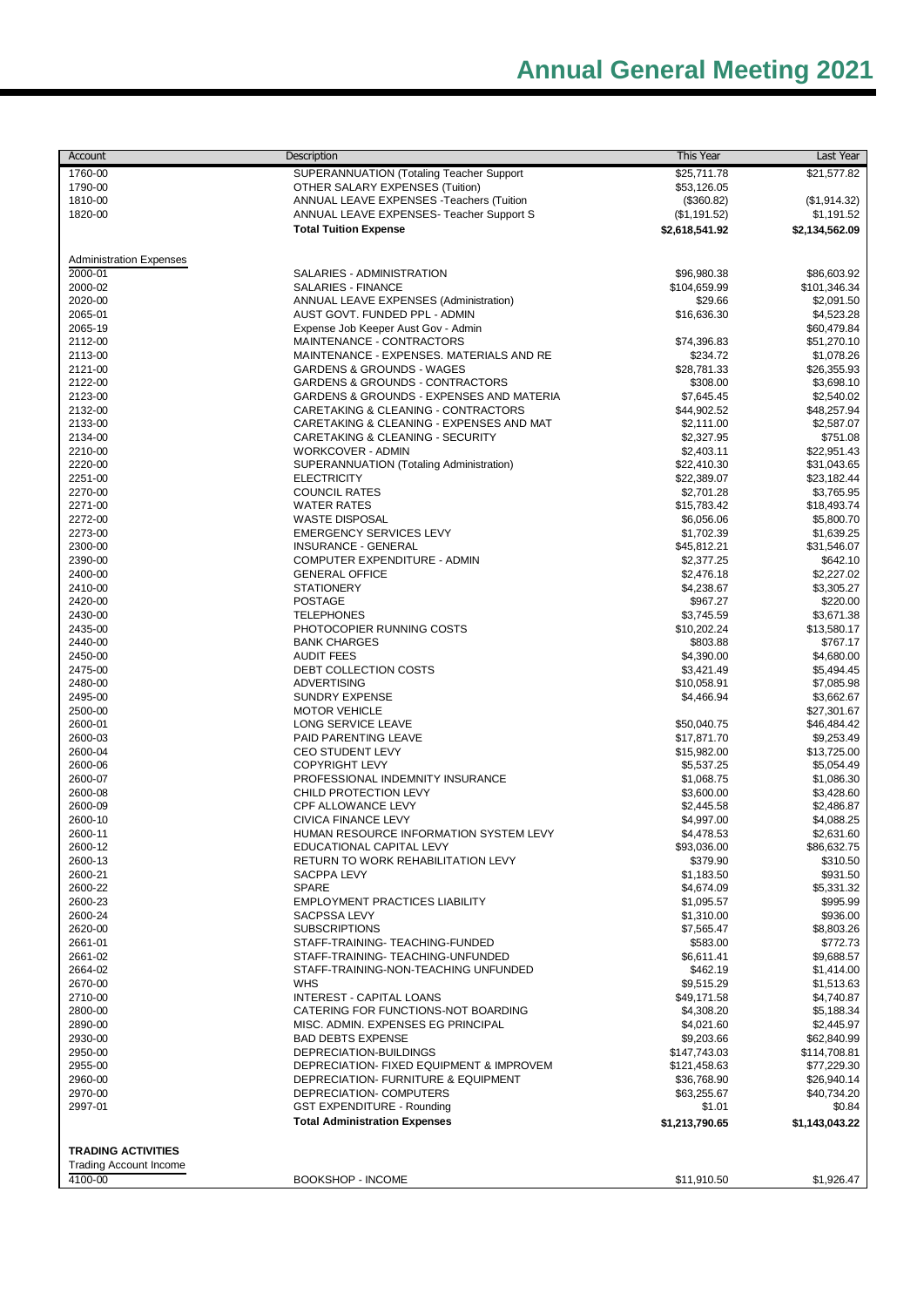| Account                         | Description                              | <b>This Year</b> | Last Year    |
|---------------------------------|------------------------------------------|------------------|--------------|
| 4198-00                         | <b>MISC INCOME</b>                       | \$7,747.50       | \$8,103.00   |
| 4400-00                         | PLAYGROUP - INCOME                       | \$1,679.00       | \$886.00     |
| 4500-00                         | <b>CLOTHING POOL - INCOME</b>            | \$5,865.00       | \$6,716.50   |
| 4600-00                         | BEFORE/AFTER SCHOOL CARE - INCOME        | \$253,312.07     | \$172,686.78 |
| 4700-00                         | HIRE SCHOOL FACILITIES-INCOME            | \$300.00         | \$1,200.00   |
| 4800-00                         | <b>FUNDRAISING - INCOME</b>              |                  | \$100.00     |
| 4900-00                         | P & F - INCOME                           | \$11,972.65      | \$18,993.41  |
|                                 | <b>Total Trading Account Income</b>      | \$292,786.72     | \$210,612.16 |
| <b>Trading Account Expenses</b> |                                          |                  |              |
| 4101-00                         | <b>BOOKSHOP - OTHER EXPENSES</b>         | \$20,103.91      | \$19,995.80  |
| 4199-00                         | <b>MISC EXPENSE</b>                      | \$6,160.10       | \$5,465.59   |
| 4550-00                         | CLOTHING POOL - OTHER EXPENSES           | \$1,373.37       | \$4,247.15   |
| 4650-00                         | BEFORE/AFTER SCHOOL CARE - OTHER EXPENSE | \$23,489.44      | \$9,644.20   |
| 4650-02                         | BEFORE/AFTER SCHOOL CARE - SALARIES ESO  | \$176,849.71     | \$154,228.54 |
| 4650-04                         | BEFORE/AFTER SCHOOL CARE - SUPERANNUATIO | \$17,504.38      | \$1,615.25   |
| 4850-00                         | <b>FUNDRAISING - OTHER EXPENSES</b>      |                  | \$500.00     |
| 4950-00                         | P & F - EXPENSE                          | \$6,458.58       | \$9,243.57   |
|                                 | <b>Total Trading Account Expenses</b>    | \$251,939.49     | \$204,940.10 |
|                                 | Net Profit (Loss) Before Tax             | \$1,066,586.75   | \$884,168.56 |

**Currently awaiting auditing confirmation.**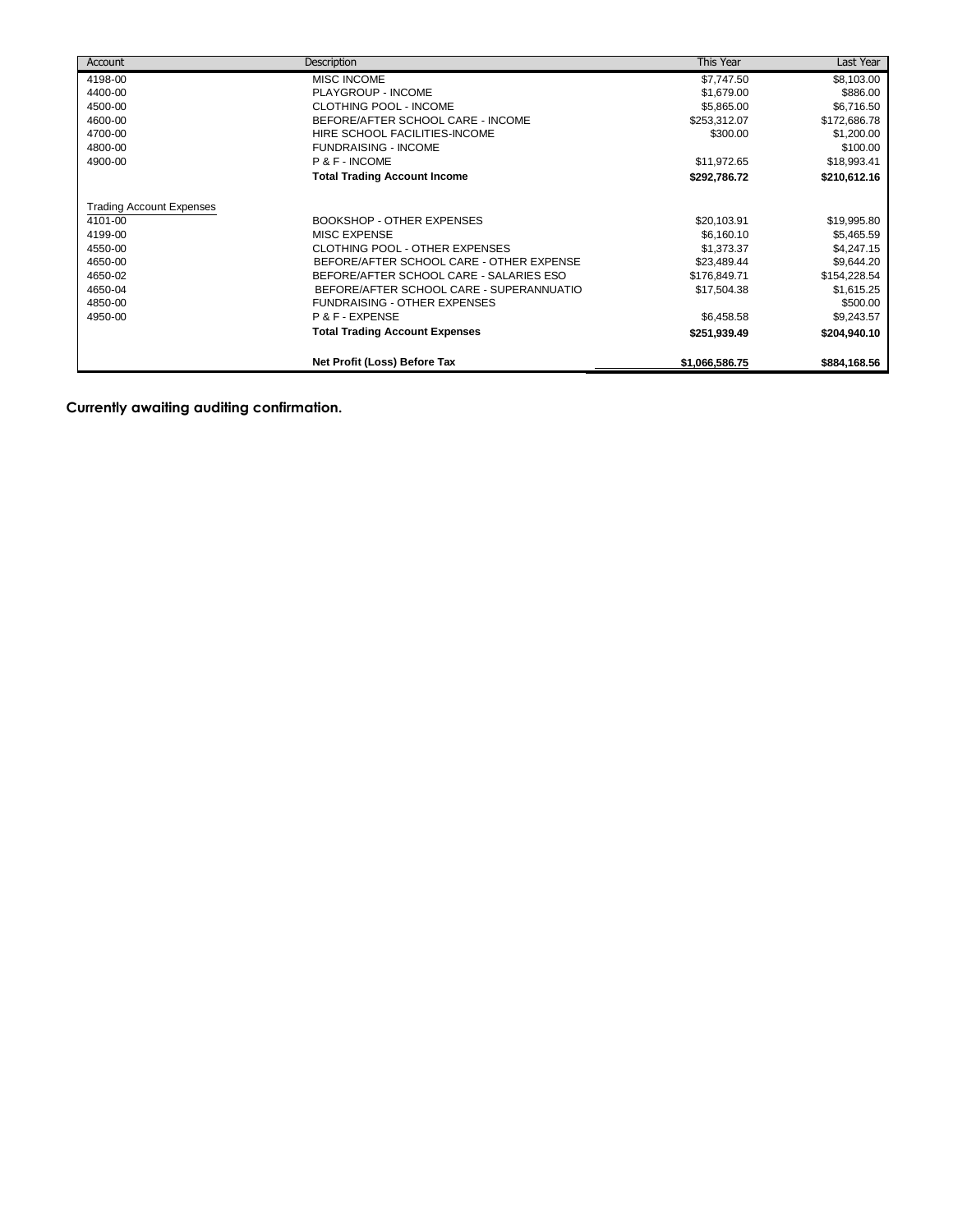| Account                       | Description                                           |                | This Year                    |
|-------------------------------|-------------------------------------------------------|----------------|------------------------------|
| <b>ASSETS</b>                 |                                                       |                |                              |
| <b>Current Assets</b>         |                                                       |                |                              |
| 6020-00                       | <b>CASH FLOAT</b>                                     |                | \$300.00                     |
| 6100-01                       | CASH AT BANK - SCHOOL BOARD ACCOUNT                   |                | \$2,383,898.22               |
| 6100-02                       | CASH AT BANK - CCES OTHER                             |                | \$13,614.46                  |
| 6200-00                       | <b>DEBTORS-FEES</b>                                   |                | \$108,526.48                 |
| 6250-00                       | PROVISION FOR DOUBTFUL DEBTS                          |                | $(\$92,200.00)$              |
| 6290-00                       | <b>PREPAYMENTS</b>                                    |                | \$1,554.55                   |
| 6410-00                       | <b>LSL RECEIVABLE</b>                                 |                | \$438,630.00                 |
|                               | <b>Total For Current Assets</b>                       |                | \$2,854,323.71               |
| <b>Non Current Assets</b>     |                                                       |                |                              |
| 5100-00                       | <b>BUILDINGS AT COST</b>                              |                | \$5,975,262.61               |
| 5109-00                       | ACCUM. DEPRECIATION ON BUILDINGS                      |                | (\$2,136,977.57)             |
| 5110-00                       | <b>BUILDINGS FIXED EQUIPMENT &amp; IMPROVEMENTS</b>   |                | \$1,519,770.92               |
| 5119-00                       | ACCUM. DEPRECIATION ON FIXED EQUIPMENT &              |                | (\$669,531.69)               |
| 5200-00                       | <b>FURNITURE &amp; EQUIPMENT</b>                      |                | \$591,348.93                 |
| 5209-00                       | ACCUM. DEPRECIATION ON FURN/EQUIP                     |                | (\$410,221.02)               |
| 5220-00                       | <b>COMPUTER EQUIPMENT</b>                             |                | \$392,383.50                 |
| 5229-00                       | ACCUM. DEPRECIATION COMPUTERS                         |                | (\$289,160.30)               |
| 5800-00                       | <b>BUILDING PROJECTS - WORKS IN PROGRESS</b>          |                | \$1,080,429.89               |
| 5810-00                       | LSL Receivable - Non current                          |                | \$58,742.00                  |
|                               | <b>Total For Non Current Assets</b>                   |                | \$6,112,047.27               |
|                               | <b>Total For Assets</b>                               |                | \$8,966,370.98               |
|                               |                                                       |                |                              |
| <b>LIABILITIES AND EQUITY</b> |                                                       |                |                              |
| <b>Current Liabilities</b>    |                                                       |                |                              |
| 8100-00                       | <b>FEES IN ADVANCE</b>                                |                | \$5,665.15                   |
| 8140-00<br>8200-00            | <b>CCES LOAN (Current)</b><br><b>SUNDRY CREDITORS</b> |                | \$142,574.59<br>\$272,396.62 |
| 8201-00                       | <b>DEBTOR OVERPAYMENTS</b>                            |                | \$18,980.41                  |
| 8210-00                       | <b>ACCRUALS</b>                                       |                | \$14,499.00                  |
| 8310-00                       | PROVISIONS - GENERAL                                  |                | \$2,121.16                   |
| 8340-00                       | ACCRUED ANNUAL LEAVE                                  |                | \$133,002.72                 |
| 8410-00                       | <b>LSL PAYABLE</b>                                    |                | \$438,630.00                 |
| 8205-07                       | GST PAYABLE CLEARING (SE & NG)                        |                | (\$330.73)                   |
| 8205-26                       | PAYG WITHHOLDING TAX CONTROL                          |                | \$4.95                       |
| 8205-27                       | PAYG WITHHOLDING TAX CLEARING                         |                | (\$4.95)                     |
|                               | <b>Total Current Liabilities</b>                      |                | \$1,027,538.92               |
|                               |                                                       |                |                              |
| Non Current Liabilities       |                                                       |                |                              |
| 8500-00                       | <b>CCES LOAN (Non Current)</b>                        |                | \$1,243,863.51               |
| 8600-00                       | LSL Payable - Non Current                             |                | \$58,742.00                  |
| 8620-00                       | <b>ENROLMENT DEPOSITS</b>                             |                | \$945.00                     |
|                               | <b>Total Non Current Liabilities</b>                  |                | \$1,303,550.51               |
| <b>Clearing Account</b>       |                                                       |                |                              |
| 4010-00                       | <b>SUNDRIES - CONTRA</b>                              |                | \$2,334.77                   |
| 4014-00                       | SALARY SACRIFICE - CONTRA CAR                         |                | (\$1,031.18)                 |
| 4018-00                       | SALARY SACRIFICE - CONTRA EPAC                        |                | \$395.74                     |
| 4019-00                       | <b>FBT CLEARING</b>                                   |                | (\$16,009.03)                |
| 4062-00                       | SUPERANNUATION CLEARING ACCOUNT                       |                | \$0.10                       |
| 4069-00                       | OTHER DEDUCTIONS CLEARING ACCOUNT                     |                | \$327.09                     |
| 4090-00                       | CREDIT CARD CLEARING ACCOUNT                          |                |                              |
|                               | <b>Total For Clearing Account</b>                     |                | (\$13,982.51)                |
| <b>Accumulated Funds</b>      |                                                       |                |                              |
| 9000-00                       | <b>ACCUMULATED FUNDS</b>                              |                | \$6,649,264.06               |
|                               | SURPLUS/DEFICIT FOR YEAR                              | \$1,066,586.75 |                              |
| Account                       | Description                                           |                | <b>This Year</b>             |
|                               | <b>Total For Accumulated Funds</b>                    |                | \$6,649,264.06               |
|                               | <b>Total For Liabilities And Equity</b>               |                | \$8,966,370.98               |
|                               |                                                       |                |                              |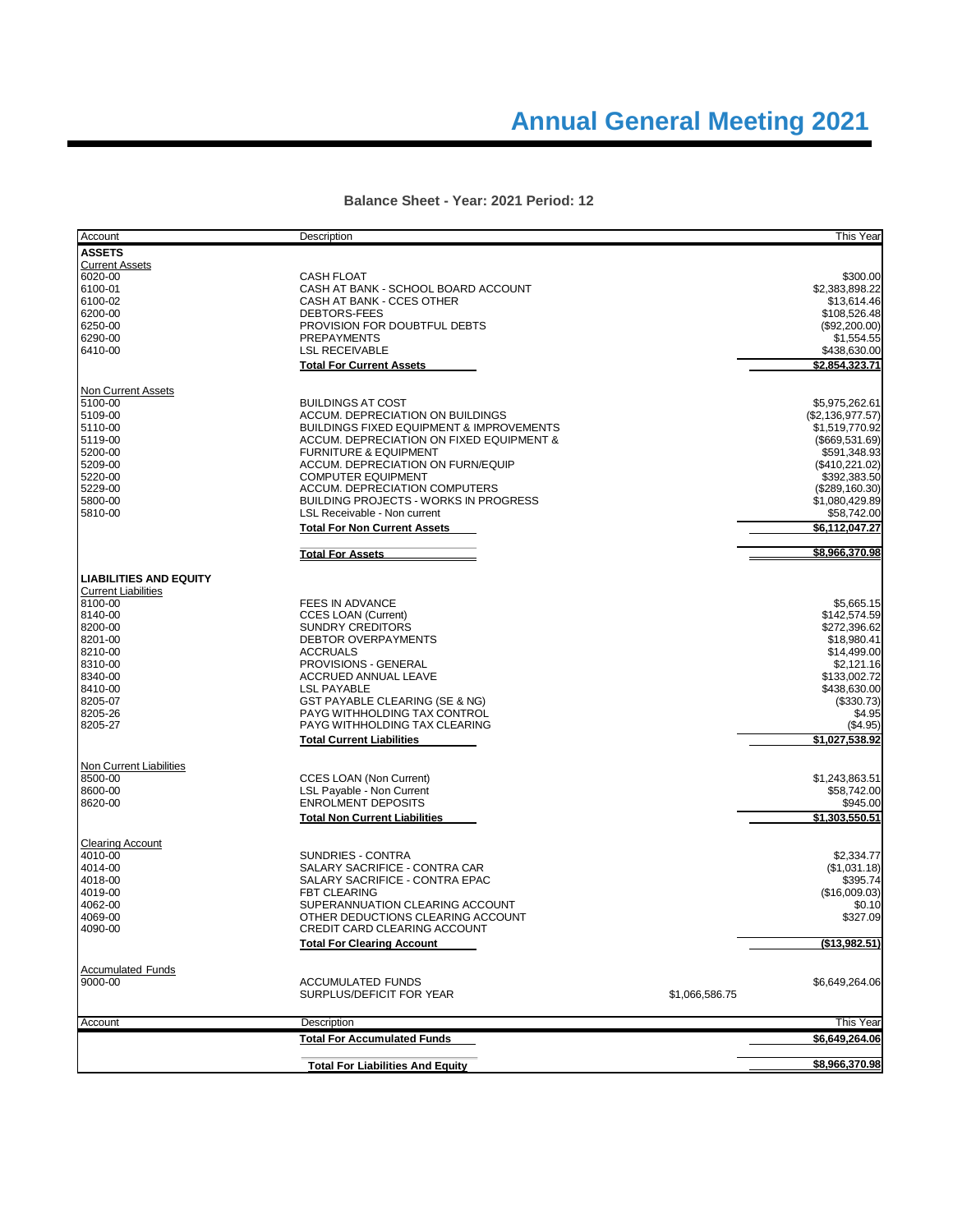## **Chairperson of School Board Report**

What a year we had at Emmaus! Whilst navigating the challenges of COVID-19 and the restrictions that came with it, we had three Principals in this time. Desiree Henthorn was the Acting Principal in Term 2 after Catherine Gurr relocated to Port Lincoln. We brought in our new Principal Suzanne Budd and she brings a wealth of knowledge and experience with her and we are very pleased at the amazing job she is doing. We also said farewell to our long standing APRIM Paul Mensforth but were lucky enough to have our very own Nicola Gill successfully pick up where Paul left off. Although we struggled to meet face to face our committees Maintenance, Sports, Uniform, Music and P&F all continued to support our school.

We are currently in our fourth year of having an OSHC that is managed by the school. Feedback from parents and students has been exceptional. This has enabled the school to ensure the program ran better with activities that suit our students' needs. As this program is here to stay we needed better facilities to accommodate. This started our next building stage with the hall renovations. These renovations are almost complete and our children will have an amazing new dedicated space. Also with our new hall we will have dedicated music rooms and kitchen facilities.

I would like to say a huge thank you to Sue, Catherine, Desiree and all of the amazing teachers and staff for all of the extra effort. You have all done a fantastic job bringing some normality to these abnormal times.

Thank you once again to all family and friends for your help and support throughout the year.

Lastly, I would like to thank my fellow Board members and volunteers for your work and contribution to our school. All of the extra work that goes in behind the scenes makes our school amazing and a place our children want to be.

Ashley Fry

Chairperson Emmaus Catholic School Board